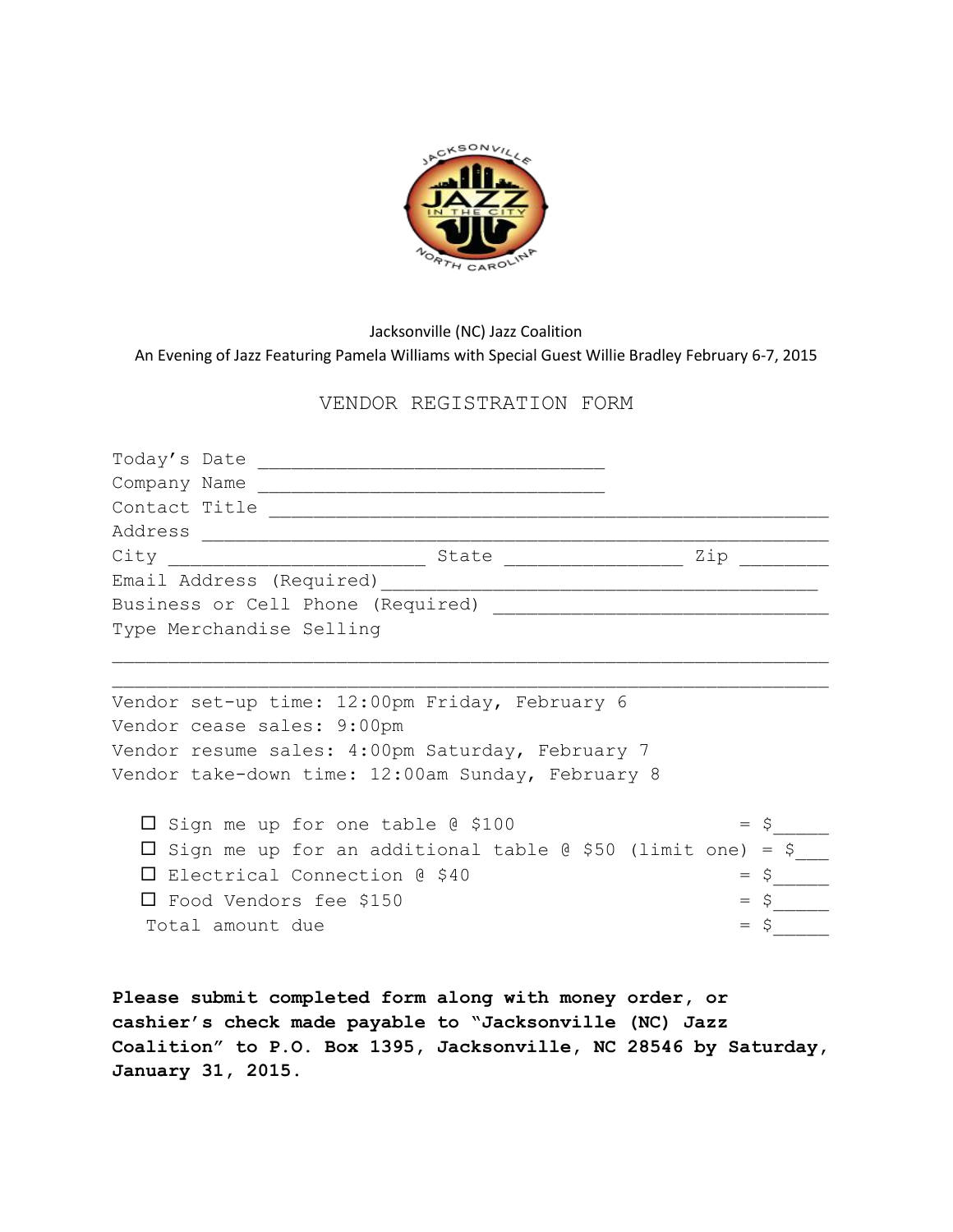

## **HOLD HARMLESS AGREEMENT**

## **Jacksonville (NC) Jazz Coalition An Evening of Jazz Featuring Pamela Williams with Special Guest Willie Bradley February 6-7, 2015**

It is understood and agreed that the undersigned vendor will hold Jacksonville (NC) Jazz Coalition harmless and free from any liability for damages to property or bodily injuries from any occurrence associated with the February 6-7, 2015 Jacksonville (NC) Jazz Coalition annual concert at the American Legion Building ( Onslow County Fair Grounds.)